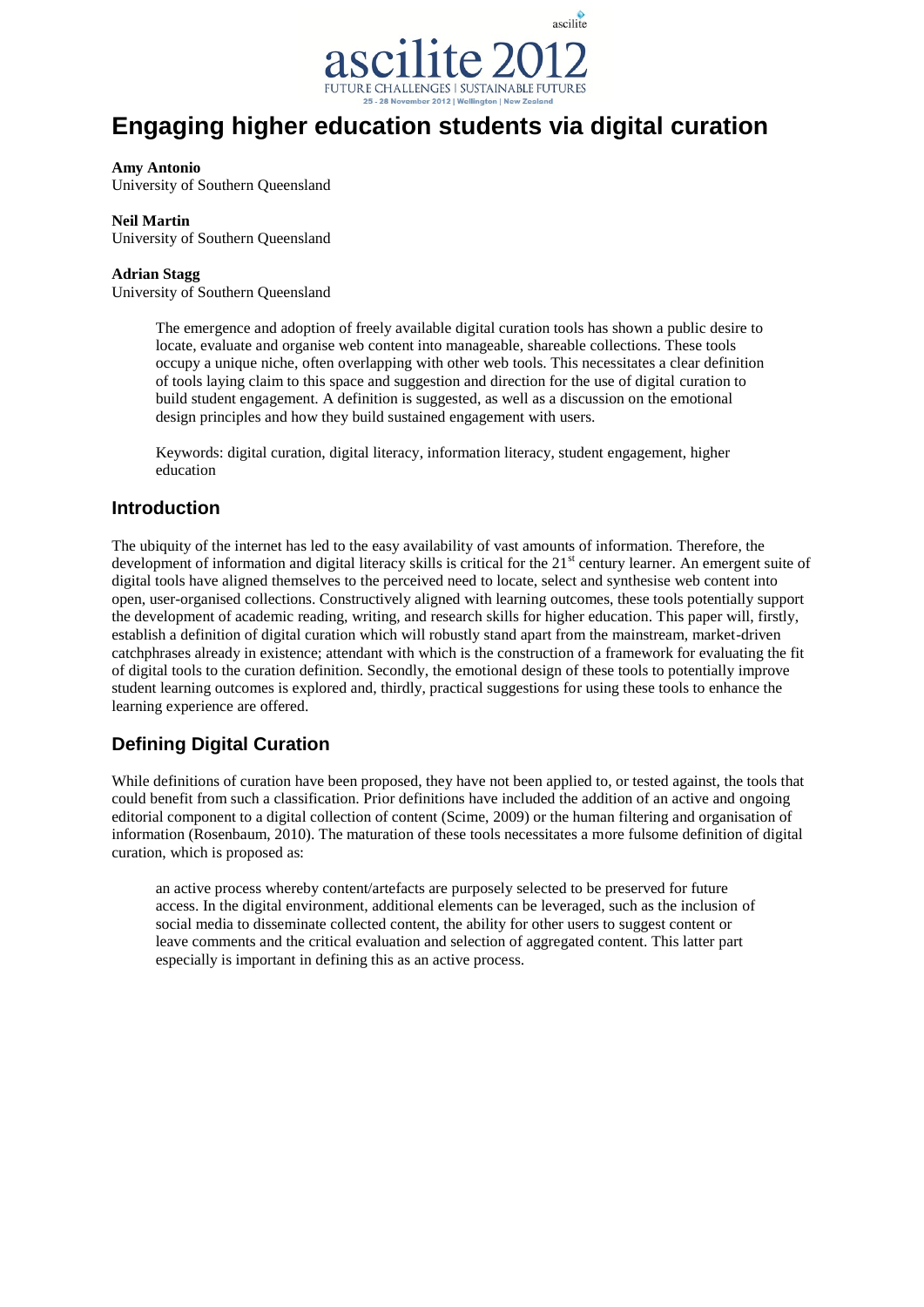

**Figure 1: Digital Curation Tools**

Conceptually, this definition can be expanded to four distinct, yet overlapping areas (Figure 1), informed by the users' primary activity within the tool. These are blogs and microblogs, social bookmarking, video and image sharing, and, at the centre, digital curation. Scoop.it requires the user to define the sources from which potential content will be suggested. These automated searches gather content from the selected sources, but the decision for content inclusion rests completely with the end-user, making this an active process. A social element is also introduced as users can suggest content to others, and collect content from other collections. Some tools (Storify, Pearltrees, and Pinterest) overlap with but are not exclusively curational, yet require tangential discussion to establish the validity of the definition proposed by the authors. Storify (a blogging and curational service) allows users to actively draw in content from disparate sources (such as news feeds, websites and social media) in order to construct a narrative. However, there is no functionality to embed suggested content from other users or aggregated content based on keywords. Pearltrees facilitates web content collection similar to social bookmarking and visually presents the linked content but it is dependent on user-discovered information. Pinterest curates information and supports image sharing by allowing users to both post their own content on 'pinboards' and collect content from other users (referred to as 're-pinning'). While Pinterest has aspects of digital curation, it lacks the ability to suggest content for the user.

## **Emotional Design**

The complex interplay between cognitive, emotional and behavioural responses to create positive and engaging online experiences is influenced by Maslow's Hierarchy of Needs (see Maslow, 1954: p. 236). The reconceptualisation of the hierarchy for web user needs is directly relevant to the design and adoption of digital curation tools (see Walter, 2011: see Chapter. 1) (Figure 2). Functional needs refer to the user's ability to complete the task required (despite the lack of 'smoothness' of the experience) while reliability depends on the consistent, 24-hour availability of the web. Usability denotes how the design principles impact on the ease of use of initial exposure to the technology whilst emotion, (represented by the uppermost segment in Figure 2) pertains to positive emotional responses such as pleasure, fun, and delight. This latter is particularly pertinent to the potential of these tools to engage learners.



**Figure 2: Web User Needs (Walter, 2011)**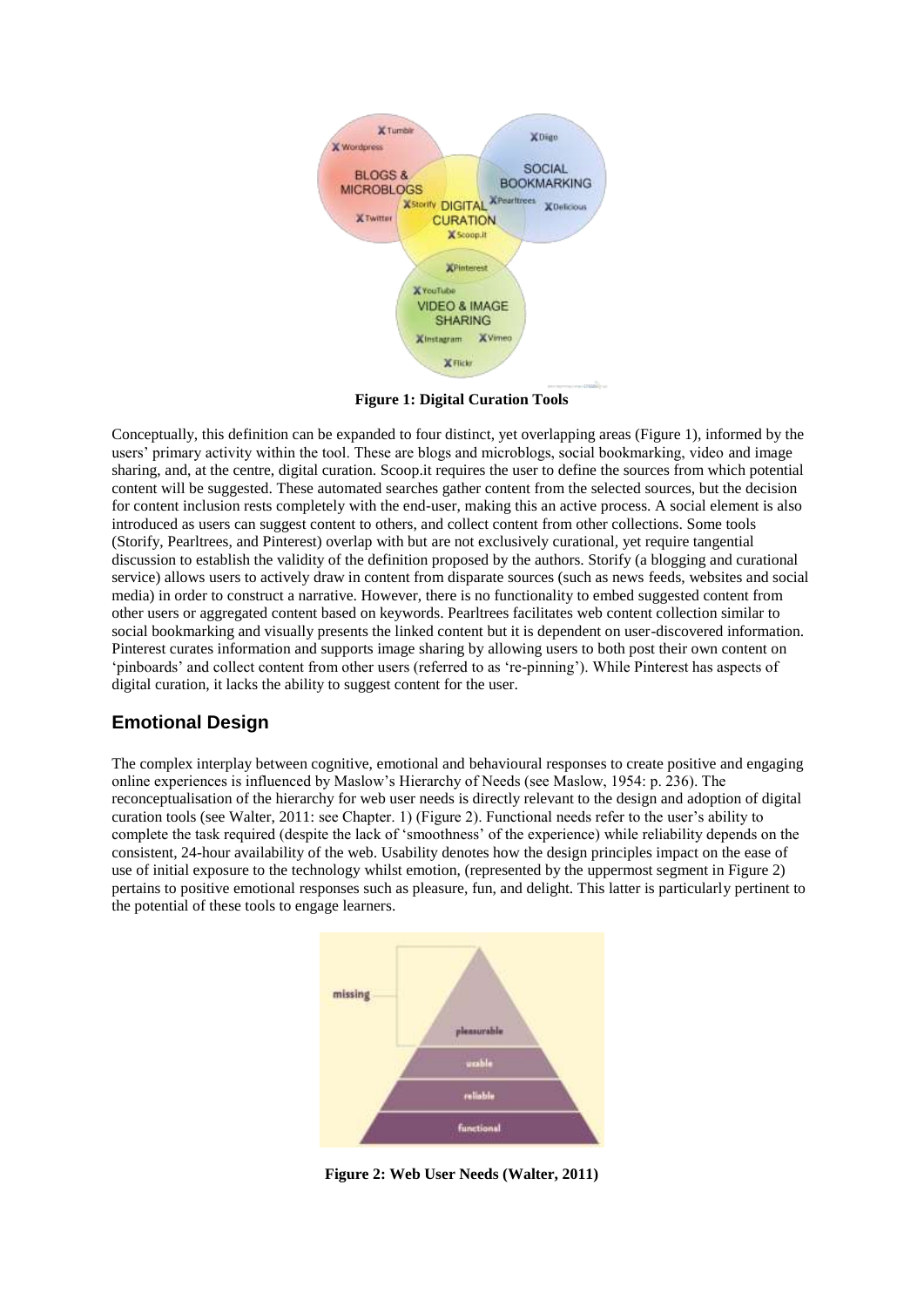Prior research has shown a correlation between emotions and the learning process. Isen (see Isen, 1990: p. 76) examined the impact of feelings on cognition and social behaviour, finding that positive feelings facilitate active information recall. Izard, Kagan and Zajonc (see Izard, Kagan & Zajonc, 1984: pp. 5-6) argued that one's emotional state before learning may affect one's cognitive results. Alternatively, emotions may develop throughout the learning process and, in such cases, emotions tend to shift a person's prior goals to something new. It is reasonable to assume that emotions play a role in determining how much knowledge is retained (Hay, 2008: pp. 1269-1283). Excessive negative emotions may hinder the learning process while positive emotions are likely to build confidence and self-efficacy, thus encouraging the student to attempt and persist in new learning opportunities (Bandura, 1982: pp. 122-123). Bandura's social cognitive theory of psychological functioning (see Bandura, 1977) suggests that much of human learning occurs in social environments. Self-efficacy is a key tenet of Bandura's work suggesting that a higher sense of self-efficacy (one's perceived capabilities for learning or performing actions at designated levels) positively affects learning, achievement, self-regulation and motivation. As students perform tasks and observe their learning progress, self-efficacy for continued learning is enhanced (Schunk & Mullen, 2012: p. 221).

Emotional and social components of learning are intrinsically linked. If educational technologies (particularly digital curation tools) can yield positive emotional responses, then their use in higher education potentially leads to positive learning experiences and, by extension, improvement in learning outcomes. In a study that explored the relationship between emotions and the acquisition of computer knowledge, it was found that negative emotions were negatively correlated with ability (in relation to nine computer-based skills measures), while positive emotions (happiness) showed a positive correlation (Hay, 2008: p. 1275). Social networks, such as Twitter (Junco, Heiberger & Loken, 2011: pp. 119-132; Hoffman, 2009: pp. 92-100) have shown a positive influence on student motivation, retention and engagement, while similar conclusions have been drawn in previous studies of community college students (Hughes, Karp & O'Gara, 2009: p. 195; Karp & Hughes, 2009: pp. 73-82). In these cases, students tended to benefit from social experiences integrated with their course learning. While the existing research has focused on harnessing social media tools to increase student involvement, the potential of digital technologies to emit an emotional response and engage the learner is still in its infancy.

This paper proposes that digital curation tools (specifically Storify, Pearltrees, Pinterest and Scoop.it) can be utilised in higher education curricula to increase student motivation and engagement and, potentially, improve student learning outcomes. Evidence (see Reeve, 2012: p. 149) suggests that students' engaged in self-directed learning display higher levels of motivation, and it is the convergence of autonomy, engagement and educational technology driving our exploration of these tools. Each tool fosters a sense of ownership and potential for personalised learning. Moreover, the aesthetically pleasing layout of these tools is a foundation for emotional attachment which makes sustained engagement in the activity desirable. The learner also gains a sense of autonomy and ownership of the digital collection. We contend that this has the potential to encourage the learner to interact with these tools on a regular basis. The learner has a certain degree of control over their learning journey, in terms of the ability to synthesise and filter the information coming to them, and control over the final presentation of that content. If the social component of learning can be successfully integrated into the curricula, then it can be reasonably argued that curation likewise has educational potential.

## **Digital Curation Tools in Higher Education**

Table 1 offers a number of suggestions for using each of these digital curation tools in higher education.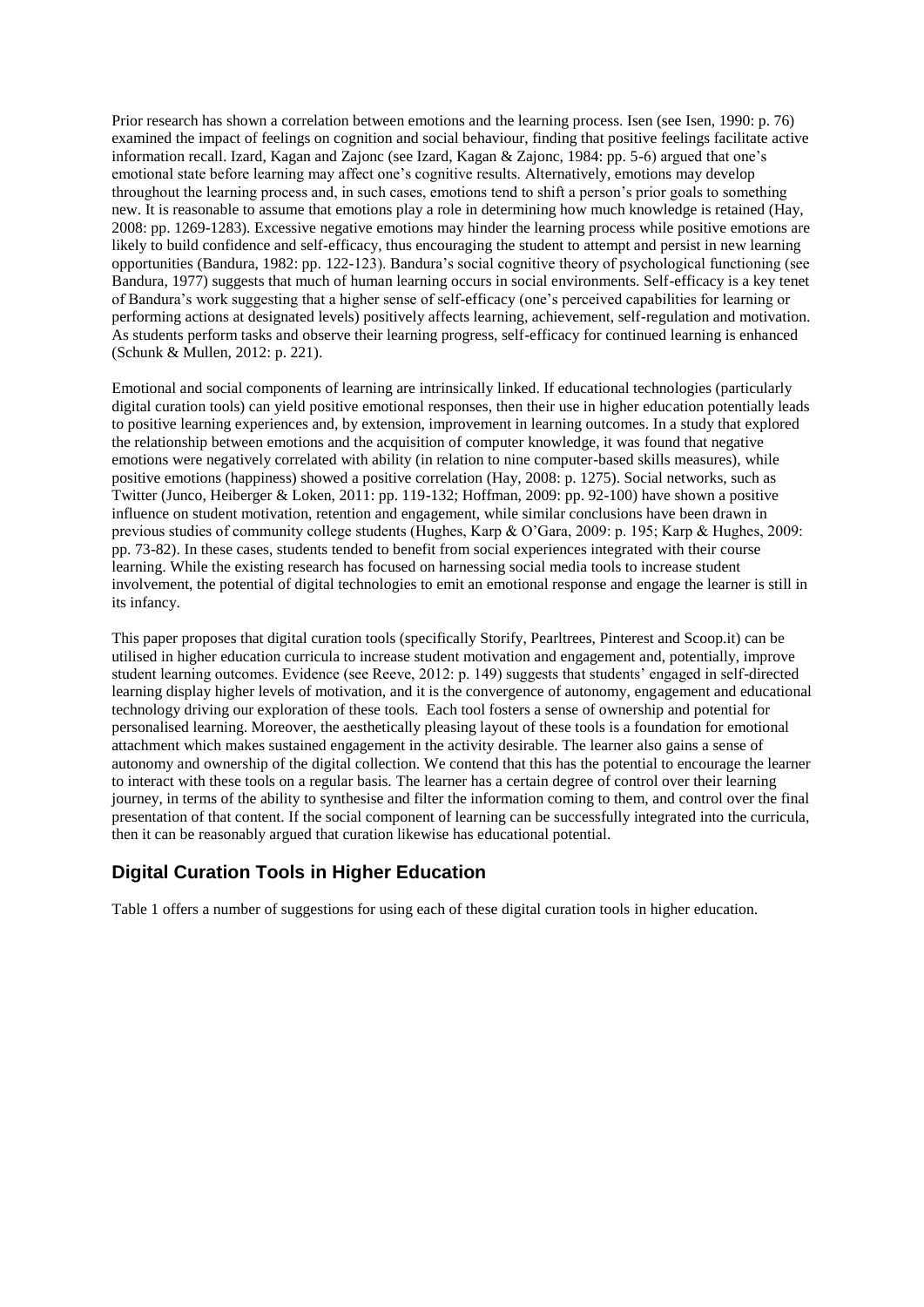| Tool       | Possible use in Higher Education                                            | Extending on the work |
|------------|-----------------------------------------------------------------------------|-----------------------|
|            |                                                                             | of                    |
| Storify    | <b>Journalism students</b> could use Storify to depict a current story as a | Harsch, B, 2011       |
|            | series of images and social media posts to engage a wider, authentic        | Markey, L, 2011       |
|            | readership.                                                                 |                       |
|            | <b>Political science students</b> could map an election, and responses to   |                       |
|            | policy in this format.                                                      |                       |
| Pearltrees | Philosophy students could evaluate and visually organise disparate          | Team Plenk, 2010      |
|            | web resources for assessment tasks.                                         |                       |
|            | <b>Tutors</b> could curate and build a visual representation of resources   |                       |
|            | in their subject area.                                                      |                       |
| Pinterest  | <b>Visual Arts students</b> could create a portfolio showcasing their work  | Yale University, 2012 |
|            | whilst gathering inspiration from others.                                   |                       |
|            | Marketing students could explore brand image and social media               | Duke University, 2012 |
|            | marketing strategies.                                                       |                       |
| Scoop.it   | Literature students could filter and synthesise web content,                | Dixon, S, 2012        |
|            | creating an annotated bibliography.                                         |                       |
|            | Knowledge Management students could create a group repository               |                       |
|            | of knowledge.                                                               |                       |

#### **Table 1: Applications of Digital Curation Tools in Higher Education**

## **Conclusion**

Emotional design principles can shape learning and teaching experiences, and recognising their significance merits further consideration in both learning theory and pedagogical practice. This paper has offered a number of suggestions for embedding digital curation tools into higher education, focusing on increasing student motivation, engagement and, potentially, student learning outcomes. The proposed definition seeks to give practitioners a framework for aligning a tools' purpose with learning and assessment activities.

## **References**

Bandura, A. (1977). Social Learning Theory, Prentice Hall.

- Bandura, A. (1982). Self-Efficacy Mechanism in Human Agency. American Psychologist, 37(2), 122–147.
- Dixon, S. (2012). History and Social Studies Education. Retrieved 5 June, 2012, from

http://www.scoop.it/t/history-and-social-studies-education?page=1

- Duke University. (2012). Sustainability and Green Things. Retrieved 5 June, 2012, from http://pinterest.com/dukeuniversity/sustainability-and-green-things/
- Harsch, B. (2011). #kuh20. Retrieved 5 June, 2012, from http://storify.com/beccaharsch/kuh20-metropolish20

Hay, R. (2008). Exploring the Relationship Between Emotions and the Acquisition of Computer Knowledge. Computers and Education, 50(4), 1269-1283.

Hoffman, E. (2009). Evaluating Social Networking Tools for Distance Learning, TCC Proceedings, University of Hawaii, 92-100.

Hughes, K. L., Karp, M. M., & O'Gara, L. (2009). Student Success Courses in the Community College: An Exploratory Study of Student Perspectives. Community College Review, 36(3), 195.

- Ingelton, C. (1999). Emotion in Learning: A Neglected Dynamic. Cornerstones of Higher Education, 22, 86-99.
- Isen, A. M. (1990). The Influence of Positive and Negative Affect on Cognitive Organisation: Some Implications for Development. In N. Stein, B. Leventhal, & T. Trabasso (Eds.), Psychological and Biological Procession in the Development of Emotion. Hillsdale: Erlbaum Associates.
- Izard, C. E., Kagan, J., & Zajonc, R. B. (1984). Introduction. In C. E. Izard, J. Kagan, & R. B. Zajonc (Eds.), Emotions, Cognition and Behaviour. New York: Cambridge University Press.
- Junco, R., Heiberger, G., & Loken, E. (2011). The Effect of Twitter on College Student Engagement and Grades. Journal of Computer Assisted Learning, 27(2), 119-132.
- Karp, M. M., & Hughes, K. L. (2009), Information Networks and Integration: Institutional Influences on Experiences and Persistence of Beginning Students. New Direction for Community Colleges, 144, 73-82.
- Klem, A., & Connell, J. (2004). Relationships Matter: Linking Teacher Support to Student Engagement and Achievement. Journal of School Health, 7(7), 262-273.
- Lindquist, T., & Long, H. (2011). How Can Educational Technology Facilitate Student Engagement with Online Primary Sources?: A User Needs Assessment. Library Hi Tech, 29(2), 224-241.